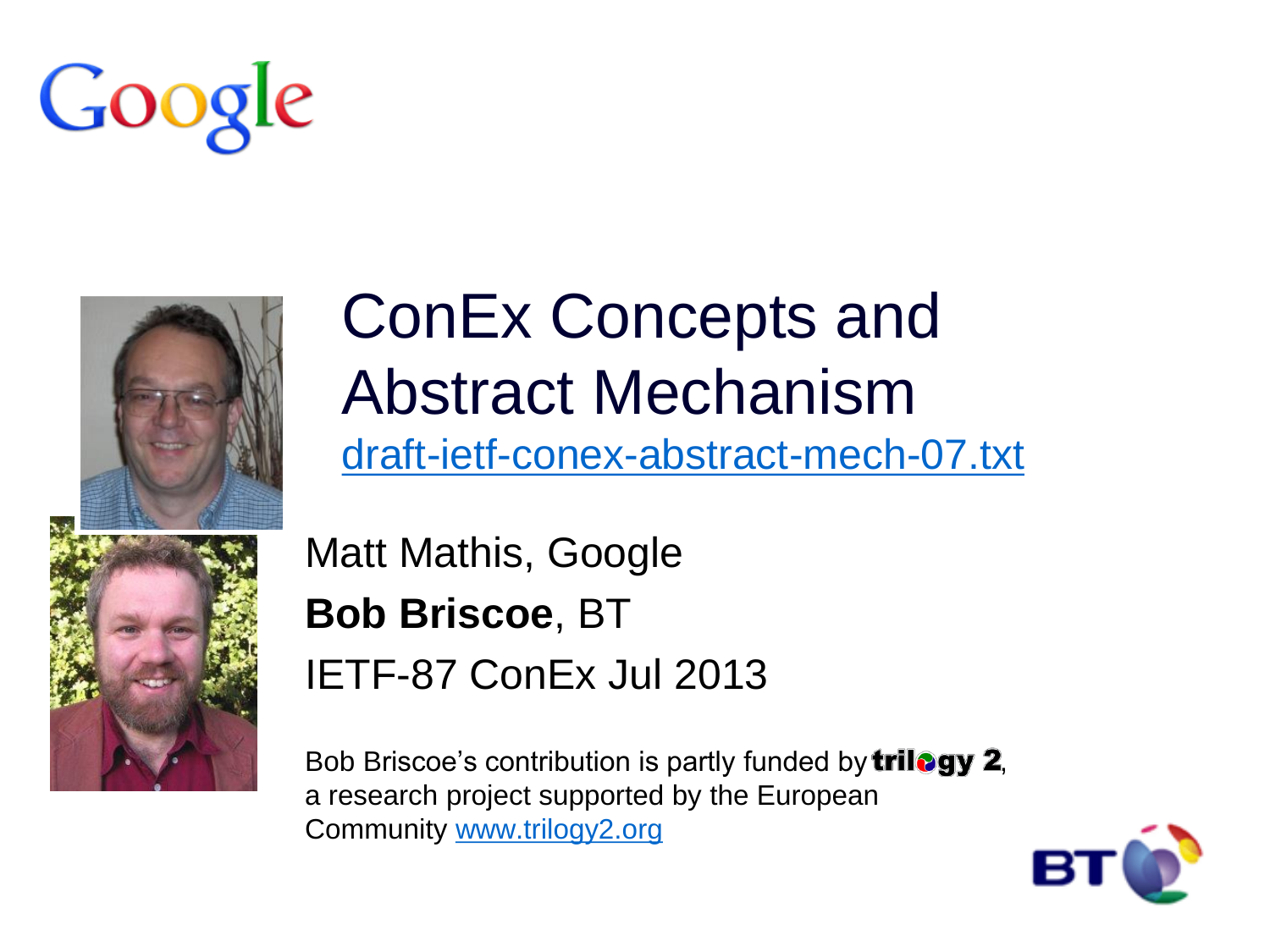# ConEx Concepts and Abstract Mechanism

- 
- **intended status:** informational
- 
- **milestone target:** Jul 2011

#### • **working group draft:** [draft-ietf-conex-abstract-mech-07.txt](http://www.ietf.org/id/draft-ietf-conex-abstract-mech-07.txt)

• **immediate intent:** minor rev to -08 this week, then WGLC

### recall

- abstract design of algorithms & protocol: TCP & IP encoding follows
- scope
	- loss-based and ECN
	- any transport
	- the structure of audit

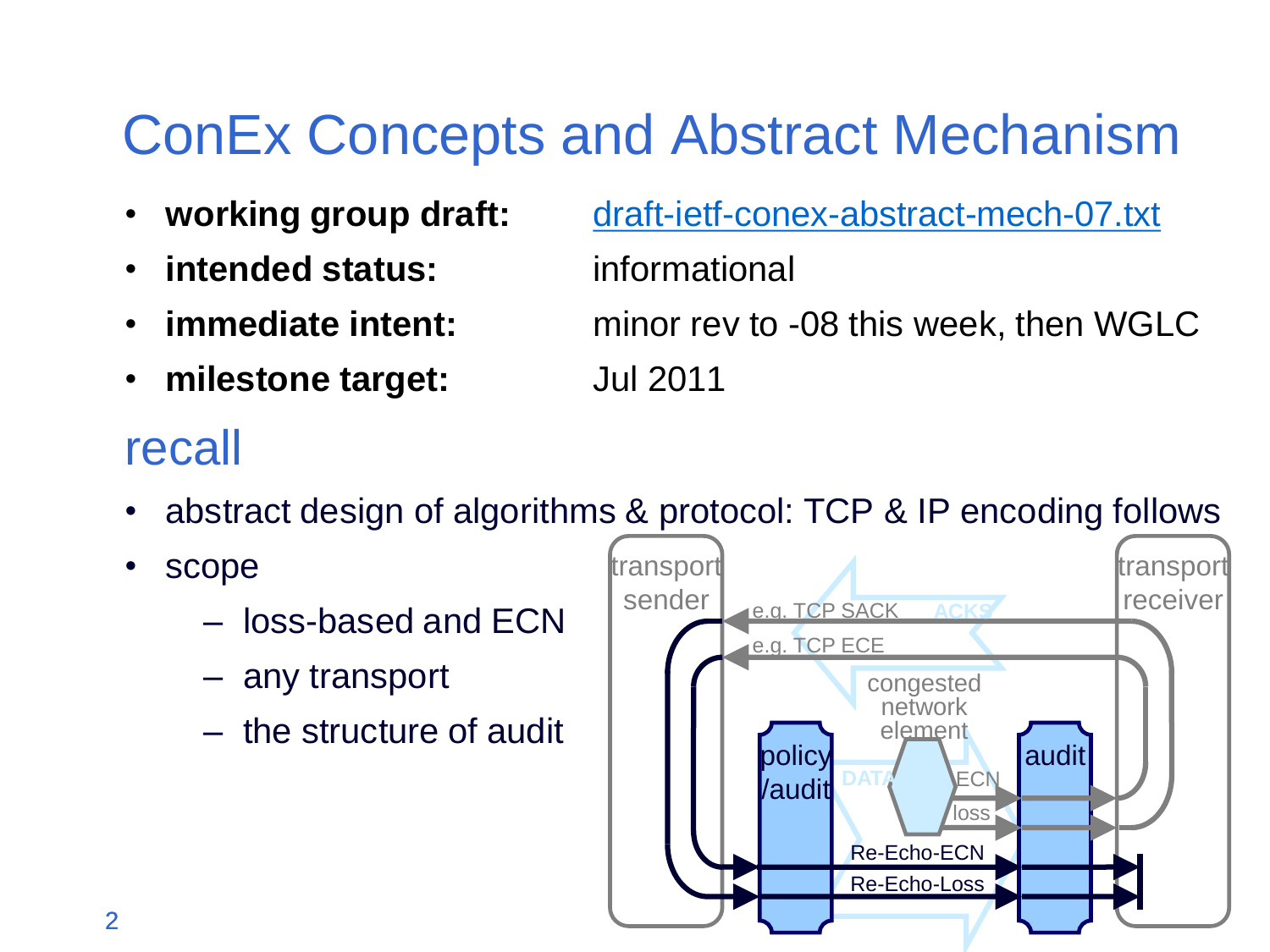## normative improvements to draft (I) deleted a 'pious' requirement on other protocols

### **3.1. Requirements for ConEx Signals**

c. The ConEx signal SHOULD be timely. There will be a minimum delay of one RTT, and often longer if the transport protocol sends infrequent feedback (consider RTCP [RFC3550] for example). This delay complicates auditing, and SHOULD be minimized.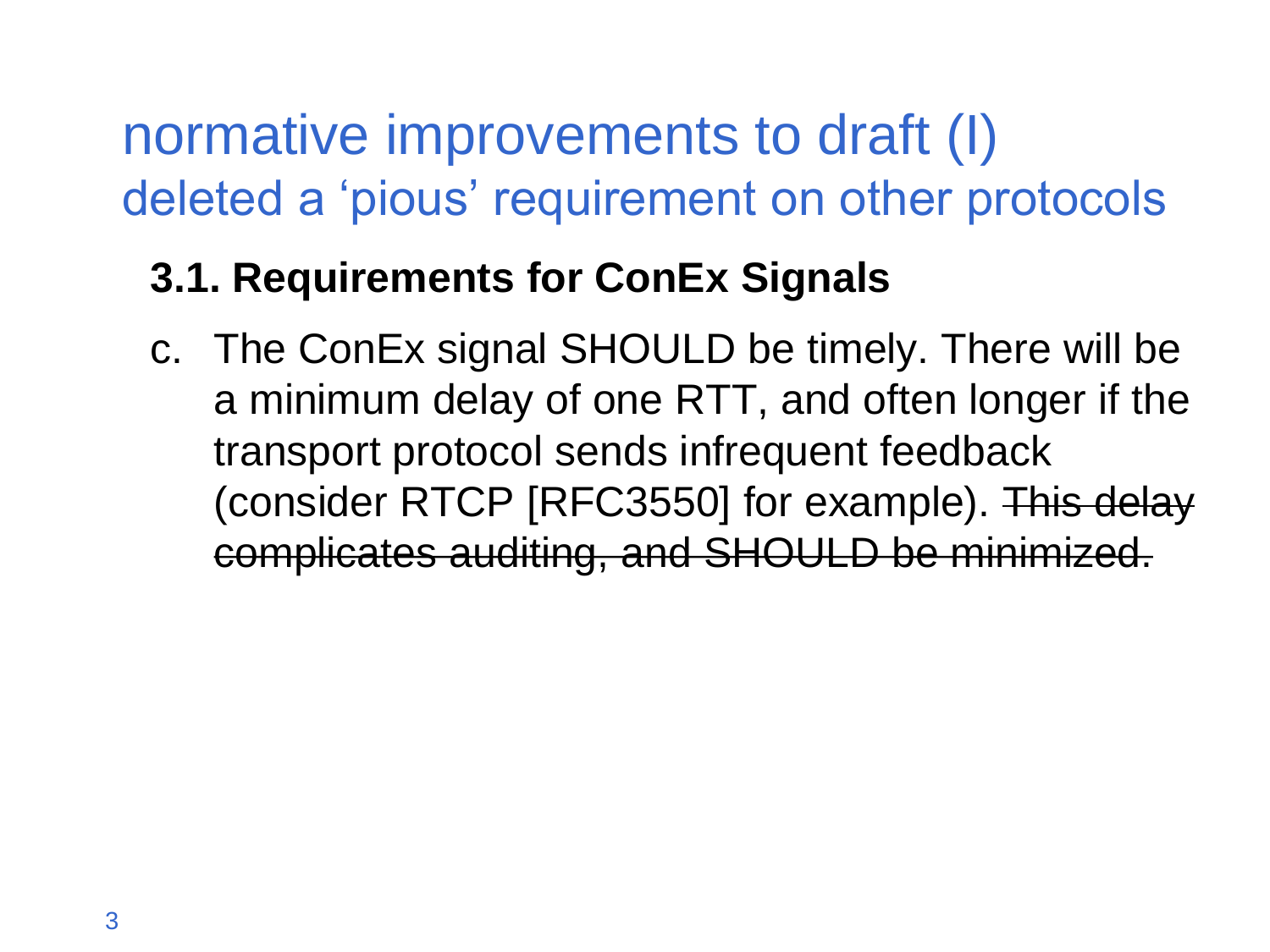## normative improvements to draft (II) consolidated network protocol requirements

#### 3.3. Requirements for non-abstract ConEx specifications

An experimental ConEx specification SHOULD describe the following protocol details:

#### Network Layer:

- A. The specific ConEx signal encodings with packet formats, bit fields and/or code points;
- B. An inventory of invalid combinations of flags or invalid codepoints in the encoding. Whether security gateways should normalise, discard or ignore such invalid<br>encodings, and what values they should be considered equiva
- C. An inventory of any conflated signals or any other effects that are known to compromise signal integrity;
- D. Whether the source is responsible for allowing for the round trip delay in ConEx signals (e.g. using a Credit marking), and if so whether Credit is maintained for the duration of a flow or degrades over time, and what defines the end of the duration of a flow;
- E. A specification for signal units (bytes vs packets, etc), any approximations allowed and algorithms to do any implied conversions or accounting;
- F. If the units are bytes a definition of which headers are included in the size of the packet;
- G. How tunnels should propagate the ConEx encoding;
- H. Whether the encoding fields are mutable or not, to ensure that header authentication, checksum calculation, etc. process them correctly.  $A$   $ConEx$ encoding field SHOULD be immutable end-to-end, then end points can detect if it has been tampered with in transit;
- I. if a specific encoding allows mutability (e.g. at proxies), an inventory of invalid transitions between codepoints. In all encodings, transitions from any ConEx marking to Not-ConEx MUST be invalid;
- J. A statement that the ConEx encoding is only applicable to unicast and anycast, and that forwarding elements should silently ignore any ConEx signalling on multicast packets (they should be forwarded unchanged)
- K. Definition of any extensibility;
- L. Backward and forward compatibility and potential migration strategies. In all cases, a ConEx encoding MUST be arranged so that legacy transport senders implicitly send Not-ConEx;
- M. Any (optional) modification to data-plane forwarding dependent on the encoding (e.g. preferential discard, interaction with Diffserv, ECN etc.);
- N. Any warning or error messages relevant to the encoding.

#### black: no change

green: normative text elsewhere made lower case, and consolidated into this list by ref

4 amber: new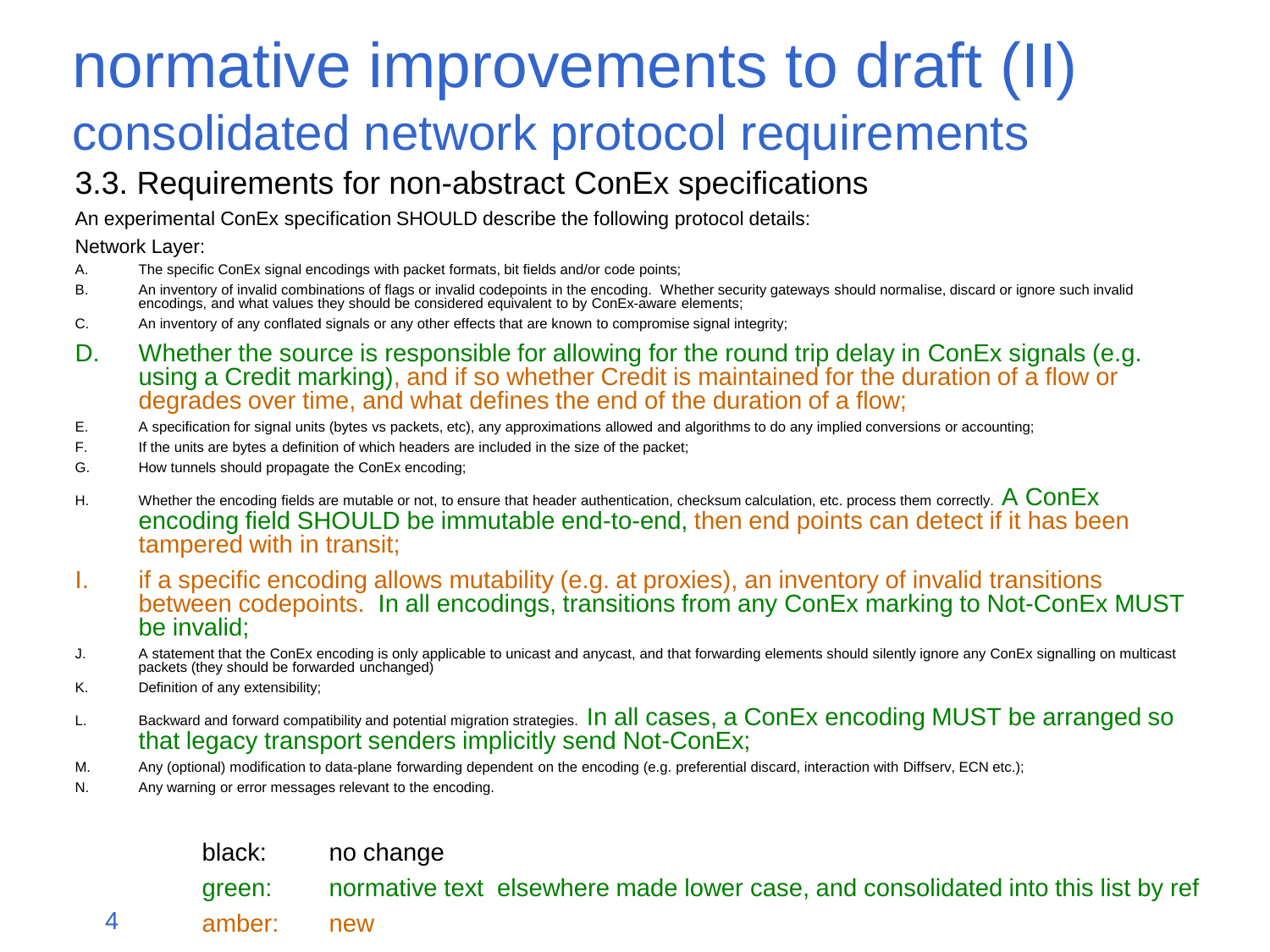### technical improvements to draft added unilateral deployment technique for audit

exploits a side-effect of standard tunnelling (IP-in-IP or any ECN link encap)

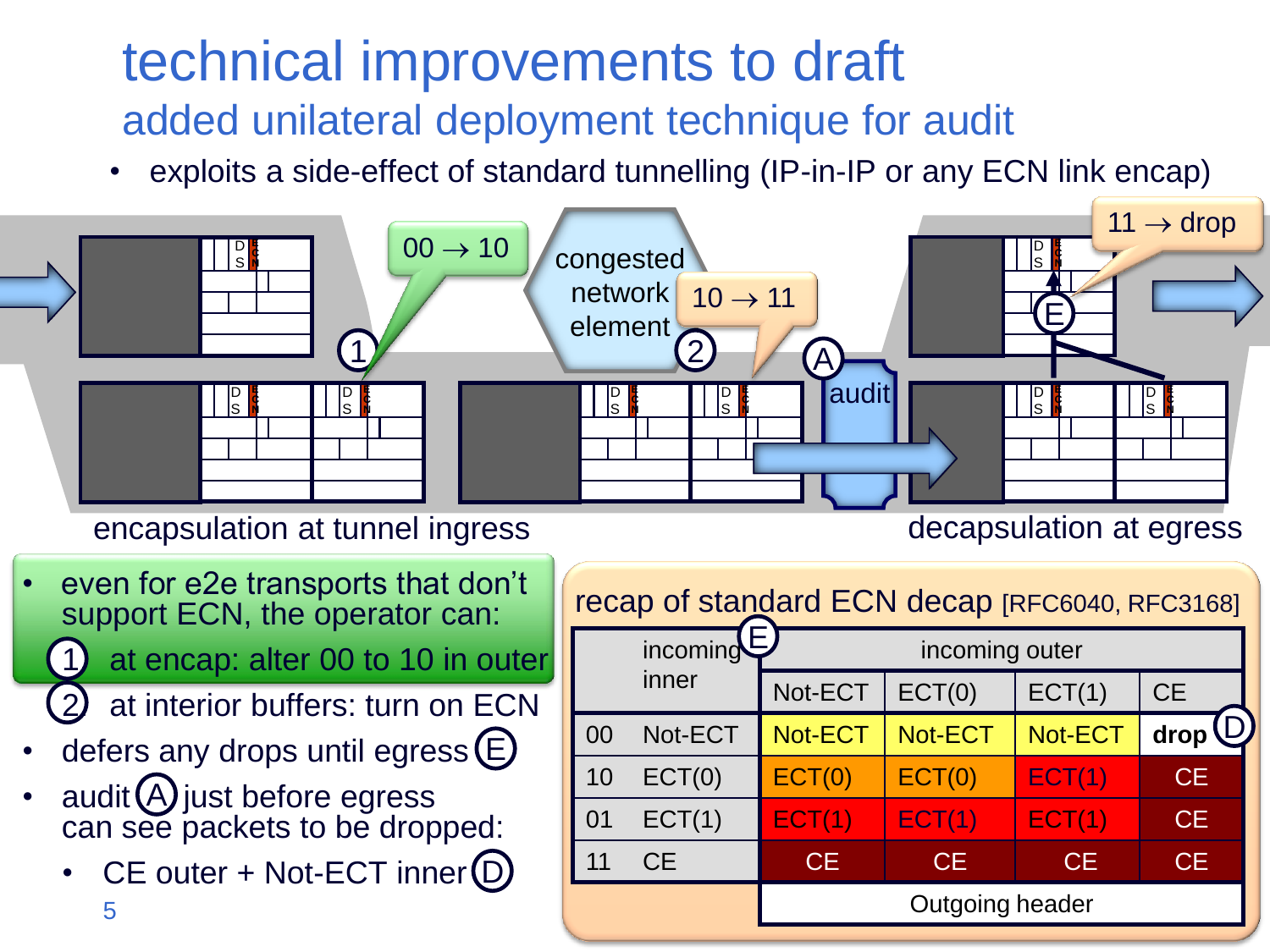# Editorial mods

#### 2. Replaced detail in Overview with forward ref to body

Preserved the text on flow-state and byte-pkt, just moved it

#### 4.4. Encoding ConEx: Independent Bits

Added "A packet with ConEx set combined with all the three other flags cleared implies ConEx-Not-Marked"

#### 5.5. Audit

"Generic loss auditing ... not believed to be possible" moved from last bullet to first

#### 5.5.1. Using Credit to Simplify Audit:

Added sentence on the need to specify whether credit expires etc in a specific encoding doc.

#### 5.4.3. Congestion Policers

Referred to [I-D.briscoe-conex-policing] instead of an academic paper

#### 6. Support for Incremental Deployment

Moved "A network operator can create incentives for senders..." from senders bullet to networks bullet (and referred to it from senders as well).

#### 8. Security Considerations

It is planned to document all known attacks and their defences (including all the above) in the RFC series against a concrete ConEx protocol specification. In the interim, [[Refb-dis\]](http://tools.ietf.org/html/draft-ietf-conex-abstract-mech-07) and its references should be referred to for details and ways to address these attacks in the case of re-ECN.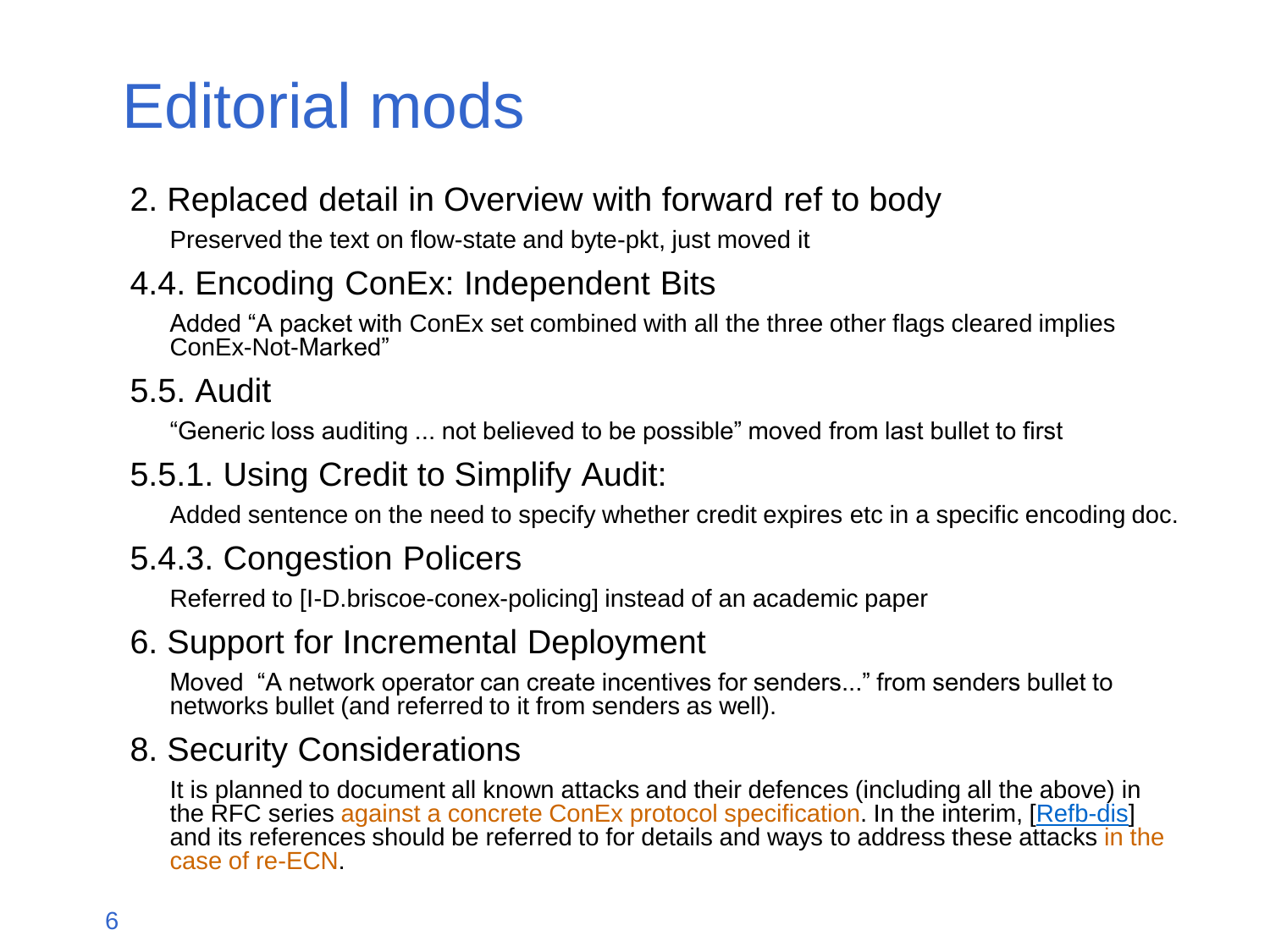### items for next -08 rev

### 5. Audit

New text (suggested by Mirja) on why its OK for audit to ignore Not-ConEx packets (because only policy devices can deal with Not-ConEx), and discuss implications in the case of loss.

#### 9. Acknowledgements

Added Ingemar Johansson and David Wagner, but ooops!...

missed ack for an earlier review by Marcelo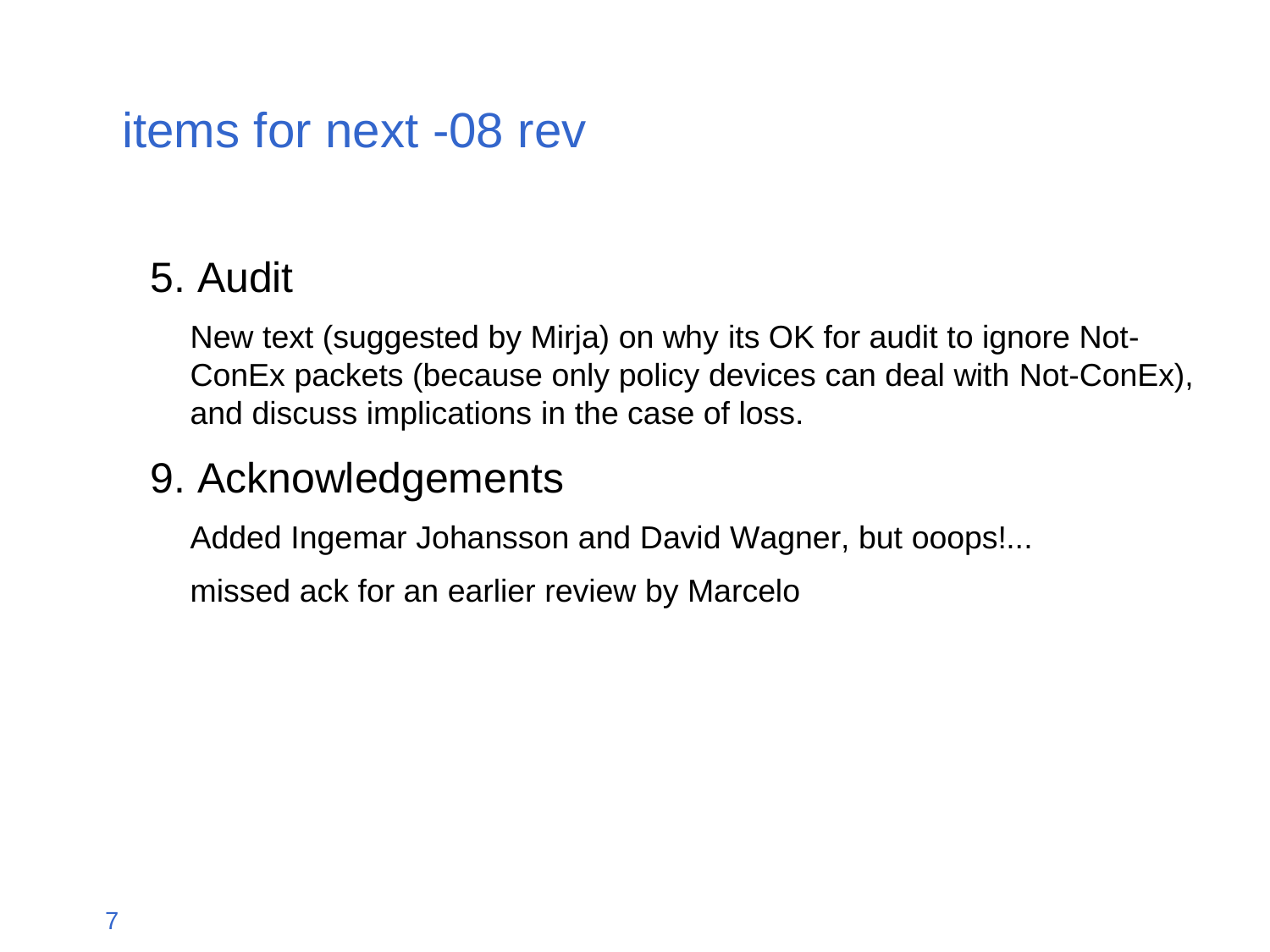# status & plans

- Thanks for additional review (esp. Mirja)
- Feels very ready for second WGLC ... once -08 posted